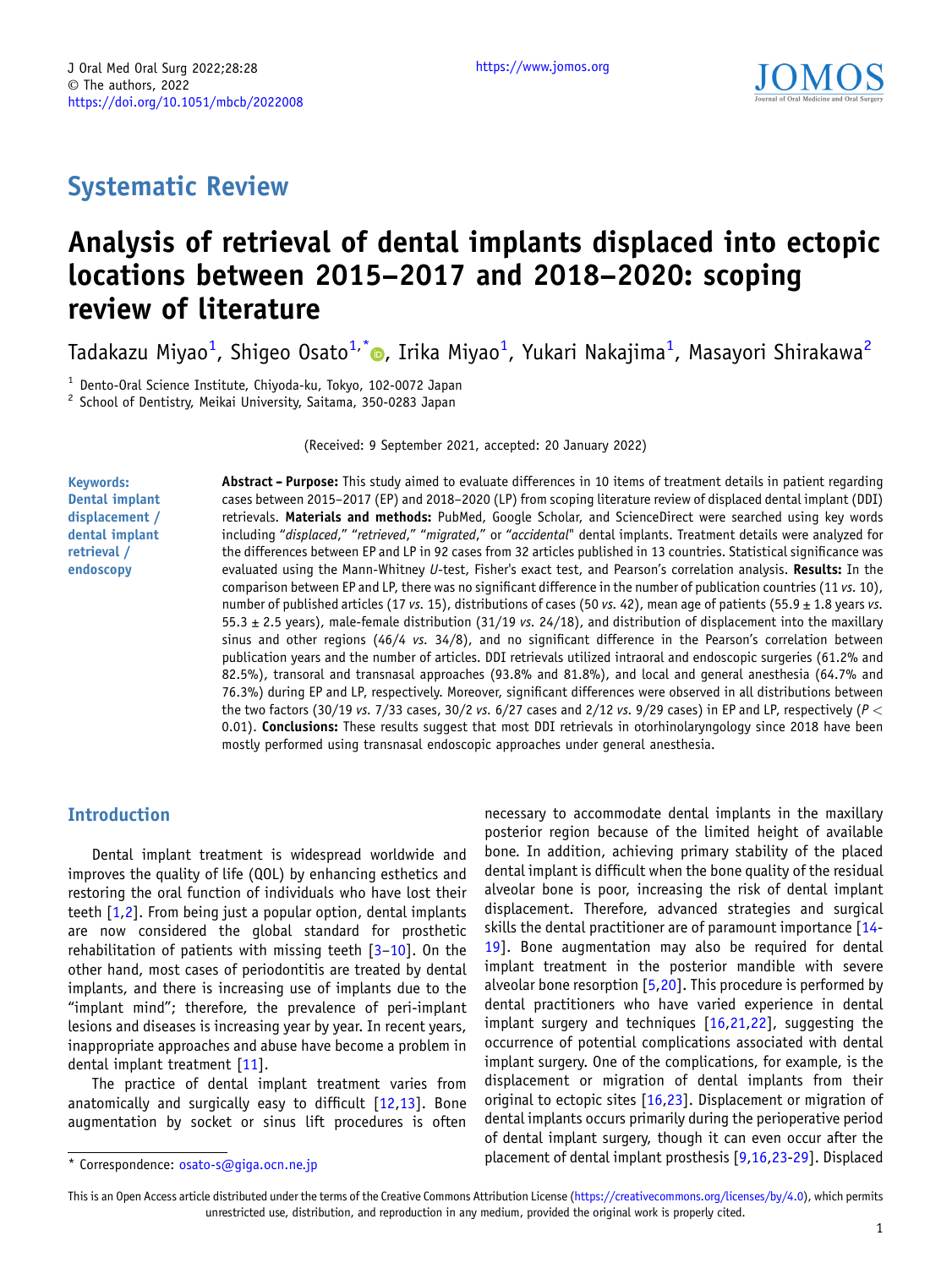dental implants (DDIs) have been reported to migrate to the paranasal sinuses [\[10,](#page-8-0)[22,26,30,31\]](#page-9-0), mandibular body [[24,32](#page-9-0)] and canal  $[33]$  $[33]$ , submandibular space  $[5]$ , buccal space  $[34]$ , and even to distant locations, such as the esophagus [\[35\]](#page-9-0) and stomach [\[36\]](#page-9-0).

Patients with DDIs not only exhibit localized pain, swelling, discomfort, and/or complications after the surgery, but are also referred to university hospitals on physical and psychological distress [\[7,10](#page-8-0)[,27,30,37](#page-9-0)]. Such patients should undergo dental implant removal surgery as soon as possible to prevent further complication [\[4,5,10,16,19](#page-8-0),[25,36,38\]](#page-9-0).

Previous reports have mainly discussed the anatomical sites of DDIs and surgical procedures and clinical outcomes of DDI retrieval cases. Based on the reports and reviews of DDI cases, we believe that quantitative evaluation of previously unclear parameters, such as the country of publication, changes in the number of published articles by year, patient background, and treatment details is important. Hence, we decided to conduct comprehensive research on literature published in time frames of limited duration.

The purpose of this study is to evaluate the differences in 10 items regarding DDI cases (the number of publication countries, number of articles, changes in the number of articles, number of cases, age and sex of patients, displaced anatomical sites, treatment techniques, surgical approaches, and anesthesia tountries, number or articles, changes in the number or articles,<br>number of cases, age and sex of patients, displaced anatomical<br>sites, treatment techniques, surgical approaches, and anesthesia<br>types) in articles publishe and to also analyze the correlation between publication year and number of articles published between 2015 and 2020.

## Materials and methods

This meta-analysis has been reported in accordance with the Preferred Reporting Items for Systematic Reviews and Meta-Analyses (PRISMA) guidelines ([Fig. 1\)](#page-2-0) (http://www.prismastatement.org/PRISMAStatement/FlowDiagram).

#### Sources

Four investigators searched the electronic databases of PubMed/MEDLINE, Google Scholar, and ScienceDirect comprehensively for articles pertaining to DDIs published between January 2015 and December 2020. The databases were searched for the following keywords: ("displaced" OR "migrated" OR "accidental" OR "retrieved") AND "dental implants"

#### Literature selection and data collection

From the results of this search, four investigators (T.M., S.O., I.M. and Y.N.) excluded literature that did not mention the age and sex of the patients  $(Tab. I)$ . On the other hand, the evaluation of the periodontal index for the periodontal disease of patients was not included in the selection criteria. Subsequently, only treatment details identified in this study, from available records of each patient, were statistically analyzed. All the selected articles were published in English and

comprised case reports, original studies, and systematic reviews. After manually going through the bibliography of the cited articles, all duplicates were removed.

The following 10 items pertaining to the treatment details of patients, shown in [Table II](#page-6-0), were evaluated: the number of publication countries (a), number of articles (b), changes in the number of articles by year and the correlation between publication year and number of articles published in that year (c), number of cases (d), age (e) and sex (f) of patients, anatomical sites of DDIs (g), treatment techniques (h), surgical approaches (i), and anesthesia types (j). Thereafter, only the definite information provided in the articles pertaining to these items was entered in an Excel spreadsheet (Microsoft Corporation, Redmond, Washington, US), and the total number (n) was calculated as the sample size for each item.

The six years assessed in this study were divided into two periods: 2015–2017 (early phase: EP) and 2018–2020 (late phase: LP). As shown in [Table II,](#page-6-0) two attributes for items (f to j) were provided: sex as male and female, displaced anatomical sites as maxillary sinus (MS) and other regions (OTH), treatment techniques as intraoral surgery (IS) and endoscopic surgery (ES), surgical approaches as transoral approach (TOA) and transnasal approach (TNA), and anesthesia types as local anesthesia (LA) and general anesthesia (GA).

#### Statistical analysis

The differences between the EP and LP were statistically analyzed for the following nine items. The mean age of patients (item e) was compared using the Mann-Whitney Utest. The frequency distribution for items a, b, and d were compared using exact binomial tests. Furthermore, that for items f, g, h, i and j was compared using the Fisher's exact test. For analyzing the association between the publication year and number of articles (item c), the simple correlation coefficient (r) was calculated, and statistical significance was determined using Pearson's correlation test. A P-value of less than 0.05 was considered to be statistically significant. The software used for statistics was js-STAR version 9.8.7j (Satoshi Tanaka & Nappa [Hiroyuki Nakano], Tokyo, Japan). This software is freely available at [www.kisnet.or.jp/nappa/](http://www.kisnet.or.jp/nappa/software/star/) [software/star/](http://www.kisnet.or.jp/nappa/software/star/).

#### Results

The literature search resulted in 38 articles published across 14 countries with 309 cases (329 implants). In our metaanalysis, we excluded literature that did not describe the age and sex of the patient and finally selected 32 articles published across 13 countries with 92 cases (100 implants) [\(Tab. I](#page-3-0). and [Fig. 1](#page-2-0)). The details of dental implant treatment pertaining to the 10 items included in the articles that met the inclusion criteria are shown in [Table I,](#page-3-0) and the results of statistical analysis are shown in [Table II](#page-6-0) and [Figures 2](#page-5-0) and [3.](#page-5-0)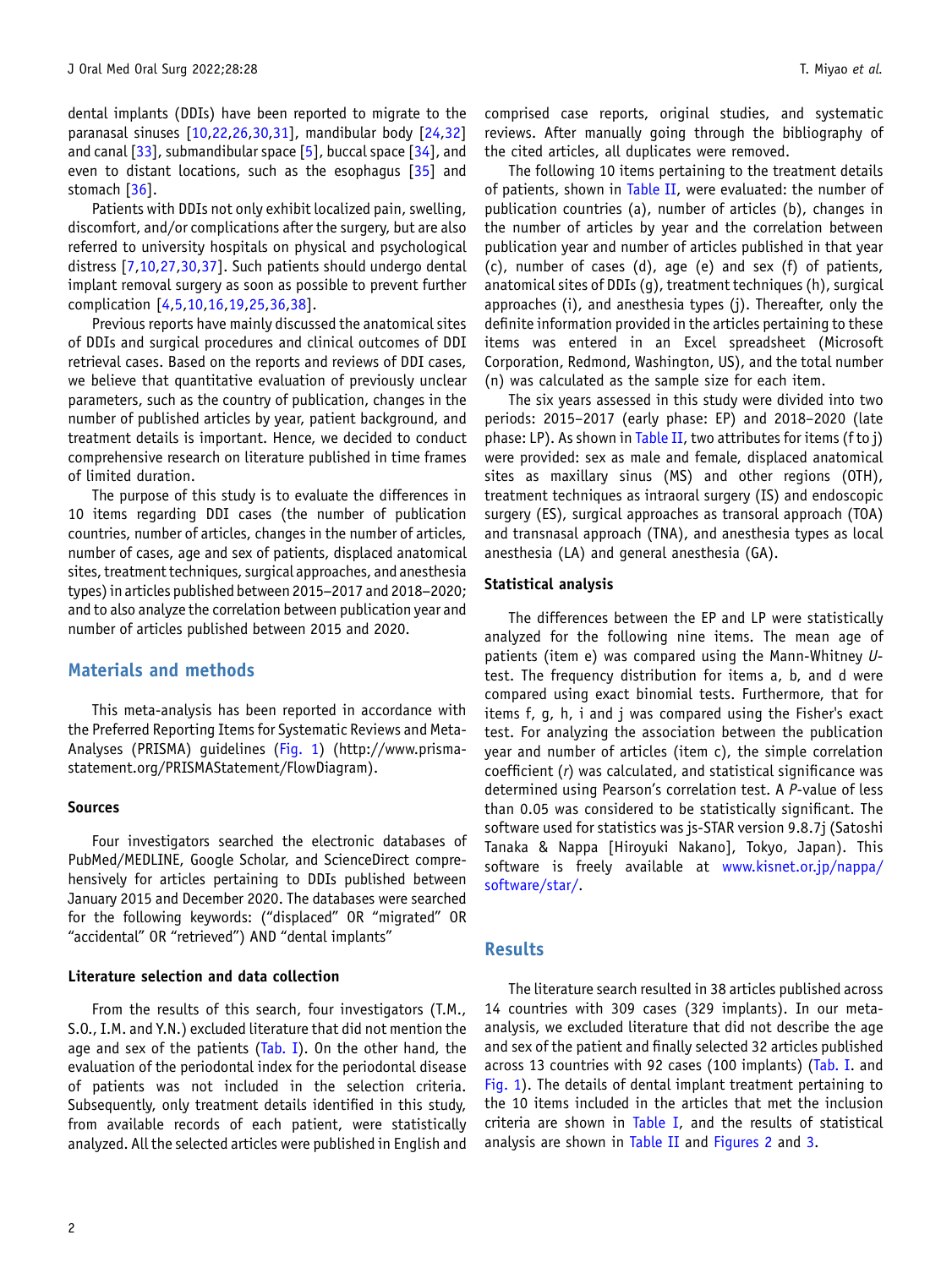<span id="page-2-0"></span>

Fig. 1. PRISMA flow chart of the inclusion of case reports, original studies, and systematic reviews.

## Number of publication countries and number of articles

[Figure 2](#page-5-0) shows the number of countries in which the articles were published and the number of articles on DDI cases published in those countries during the study period.

The maximum number of articles was published in Korea (4 and 3 articles) and Italy (3 and 2 articles) in the EP and LP, respectively. In Brazil, one more article was published in the LP than in the EP. In other countries, the number was slightly less or the same in the LP than in the EP.

The number of publication countries (11 [52.4%] vs. 10  $[47.6\%]$ ;  $P = 1.0000$ ) and the number of articles (17 [53.1%] vs. 15 [46.9%];  $P = 0.8601$ ) in the EP and LP were lower in the LP than in the EP, but the differences were not significant [\(Tabs. IIa](#page-6-0). and [IIb](#page-6-0)).

## Number of articles by year

[Figure 3](#page-5-0) shows the changes in the number of articles published from 2015 to 2020, by year. The maximum number of published articles in a year was 8 in 2016 and the minimum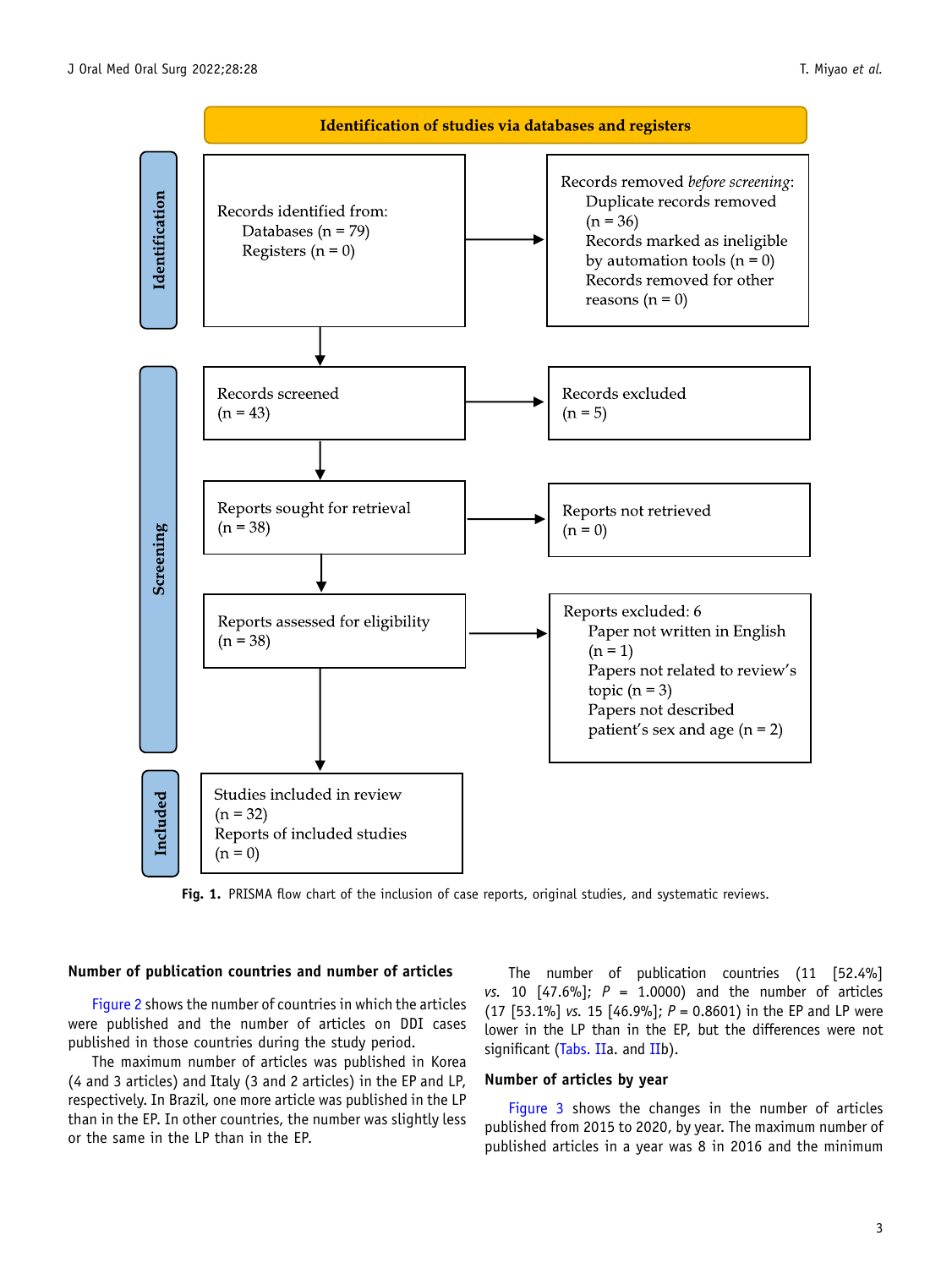| $\frac{1}{1}$<br>l                            |
|-----------------------------------------------|
| )<br>)<br>                                    |
| $\vdots$<br>I                                 |
| )<br>;<br>;<br>$\frac{1}{2}$                  |
| ֧֚֚֚֚֚֚֚֚֚֚֚֚֡֡֡֡֡֡֡֡֡֡֡֡֡֡֡֡֡֡֬֝֬<br>.<br>קי |
| ו<br>י<br>í                                   |
| )<br>)<br>)<br>)                              |
|                                               |
| $\vdots$                                      |
| ١                                             |
| ١                                             |
|                                               |
| :<br>י                                        |
|                                               |
|                                               |
| able I.                                       |

<span id="page-3-0"></span>

| ρò.                      | Authors                    | Publication<br>year | Country  | Case            | (years)<br>Age  | Sex         | Implant | Anatomical<br>sites | techniques<br>Treatment | approaches<br>Surgical | Anesthesia<br>types    | departments<br>Hospital |
|--------------------------|----------------------------|---------------------|----------|-----------------|-----------------|-------------|---------|---------------------|-------------------------|------------------------|------------------------|-------------------------|
|                          |                            | Early-phase         |          |                 |                 |             |         |                     |                         |                        |                        |                         |
| $\overline{ }$           | Bakhshalian et al. [26]    | 2015                | Korea    |                 | 60              | Male        |         | Ethmoid sinus       | ပ္မ                     | $\epsilon$             | $\mathfrak{F}$         | <b>OMS</b>              |
| $\sim$                   | Bruniera et al. [4]        | 2015                | Brazil   |                 | <b>GO</b>       | Female      |         | ξŚ                  | ഗ                       | ТOА                    | ₹                      | <b>OMS</b>              |
| $\sim$                   | Ding et al. [18]           | 2015                | China    |                 | 65              | Female      |         | ξÅ                  | ഇ                       | ТОА                    | ₹                      | <b>OMS</b>              |
| $\overline{\phantom{a}}$ | Sadda [39]                 | 2015                | S        |                 | 55              | Male        |         | ξŚ                  | ഇ                       | TOA                    | ≤                      | <b>OMS</b>              |
| $\overline{5}$           | Andreasi Bassi et al. [27] | 2016                | Italy    |                 | 49              | Female      |         | ξÅ                  | ហ                       | TOA                    | ≤                      | <b>ORL</b>              |
| $\mathbf \circ$          | Bibra et al. [34]          | 2016                | India    |                 | 54              | Male        |         | Buccal soft tissue  | S                       | $\geq$                 | ≤                      | <b>OMS</b>              |
| $\overline{ }$           | Cariati et al. [5]         | 2016                | Spain    |                 | 66              | Male        |         | Sublingual space    | N                       | $\geq$                 | E                      | <b>OMS</b>              |
| $\infty$                 | de Jong et al. [30]        | 2016                | Israel   | 12              | <b>TA+</b>      | Male (12)   | 12      | MS (12)             | ES(11)                  | $NA^{\dagger}$ (1)     | $\geq$                 | <b>ORL</b>              |
|                          |                            |                     |          |                 |                 |             |         |                     | and $NA^{\dagger}$ (1)  |                        |                        |                         |
|                          |                            |                     |          | $\sim$ $\sim$   |                 | Female (2)  | 2       | MS(2)               | ES(2)                   | ں<br>ح                 | $\breve{\mathsf{z}}$   |                         |
| $\sigma$                 | Kwon & Pae [32]            | 2016                | Korea    |                 | $\geq$          | Female      |         | Mandibular body     | N                       | $\geq$                 | $\geq$                 | <b>OMS</b>              |
| 10                       | Nogami et al. [40]         | 2016                | Japan    |                 | 35              | Male        |         | χŅ                  | <u>ណ</u>                | TOA                    | ₹                      | <b>OMS</b>              |
| $\overline{11}$          | Sarmast et al. [41]        | 2016                | ട്ട      |                 | $\overline{71}$ | Female      |         | χŅ                  | $\overline{\Xi}$        | TOA                    | $\preceq$              | <b>OMS</b>              |
| 12                       | Sgaramella et al. [22]     | 2016                | Italy    | $\overline{10}$ | $35 - 72^{8}$   | Male (10)   | $\Xi$   | MS (10)             | IS (10)                 | TOA (10)               | $GA(8)$ and<br>LA (13) | <b>OMS</b>              |
|                          |                            |                     |          | $\Xi$           |                 | Female (11) | 13      | MS (11)             | IS(11)                  | TOA (11)               |                        |                         |
| 13                       | An et al. [42]             | 2017                | Korea    |                 | 63              | Male        |         | χŅ                  | N                       | TOA                    | $\preceq$              | <b>OMS</b>              |
| 14                       | Brescia et al. [37]        | 2017                | Italy    |                 | $\overline{6}$  | Male        |         | ξÅ                  | 53                      | TNA                    | $\mathfrak{F}$         | ORL <sup>*</sup>        |
| 15                       | Dundar et al. [43]         | 2017                | Turkey   |                 | 64              | Male        |         | ΥŚ                  | က္က                     | $\tilde{z}$            | $\geq$                 | <b>OMS</b>              |
| 16                       | Kim [44]                   | 2017                | Korea    |                 | 63              | Female      |         | ΣN                  | S                       | ΓOΑ                    | ≤                      | <b>OMS</b>              |
| $\overline{1}$           | Lim et al. $[45]$          | 2017                | Malaysia |                 | 53              | Male        |         | χŅ                  | <u>ហ</u>                | TNA                    | E                      | ORL <sup>*</sup>        |
|                          | Subtotal                   |                     |          | $50\,$          | 35              |             | 55      | 50                  | $\overline{6}$          | 32                     | 34                     |                         |
|                          |                            | Late-phase          |          |                 |                 |             |         |                     |                         |                        |                        |                         |
| $^{28}$                  | Gurbanov et al. [33]       | 2018                | Turkey   |                 | 51              | Female      |         | Mandibular canal    | 5                       | ں<br>ح                 | ≤                      | <b>OMS</b>              |
| 19                       | Park et al. [36]           | 2018                | Korea    |                 | 66              | Male        |         | Stomach             | $\mathbf{M}^{\dagger}$  | $\sum_{i=1}^{n}$       | ౾                      | <b>OMS</b>              |
| $\overline{c}$           | Pistilli et al. [24]       | 2018                | Italy    |                 | 57              | Female      |         | Mandibular body     | Σ                       | $\geq$                 | ≤                      | <b>OMS</b>              |
| 21                       | Dryer & Conrad [46]        | 2019                | $\leq$   |                 | 44              | Female      |         | Pterygoid fossa     | က္က                     | TNA                    | చ్                     | <b>OMS</b>              |
| 22                       | Froum et al. [9]           | 2019                | $\leq$   |                 | 56              | Male        |         | χŅ                  | ഇ                       | TOA                    | ₹                      | <b>OMS</b>              |
| 23                       | Gnigou et al. [16]         | 2019                | Greece   |                 | 73              | Male        |         | ξÅ                  | N                       | ТOА                    | ₹                      | <b>OMS</b>              |
|                          |                            |                     |          |                 | 55              | Female      |         | χŅ                  | 51                      | TOA                    | ₹                      |                         |
| $^{24}$                  | Jin et al. [7]             | 2019                | China    |                 | 72              | Male        |         | ξÅ                  | <u>ណ</u>                | TNA                    | $\mathfrak{S}$         | ORL <sup>*</sup>        |
| 25                       | Lee et $al.$ [31]          | 2019                | Korea    |                 | 57              | Male        |         | Ethmoid sinus       | 53                      | TNA                    | $\geq$                 | <b>ORL</b>              |
| 26                       | Yoon et al. [35]           | 2019                | Korea    |                 | 63              | Male        |         | Esophagus           | NA <sup>†</sup>         | $M^{\dagger}$          | $\preceq$              | <b>ORL</b>              |
| 27                       | Chang et al. [25]          | 2020                | Taiwan   |                 | 55 and 50       | Female (2)  |         | MS(2)               | ES(2)                   | TNA $(2)$              | GA(1)                  | <b>ORL</b>              |
|                          |                            |                     |          |                 | 60              | Male        |         | χŅ                  | K                       | TNA                    | ں<br>ا                 |                         |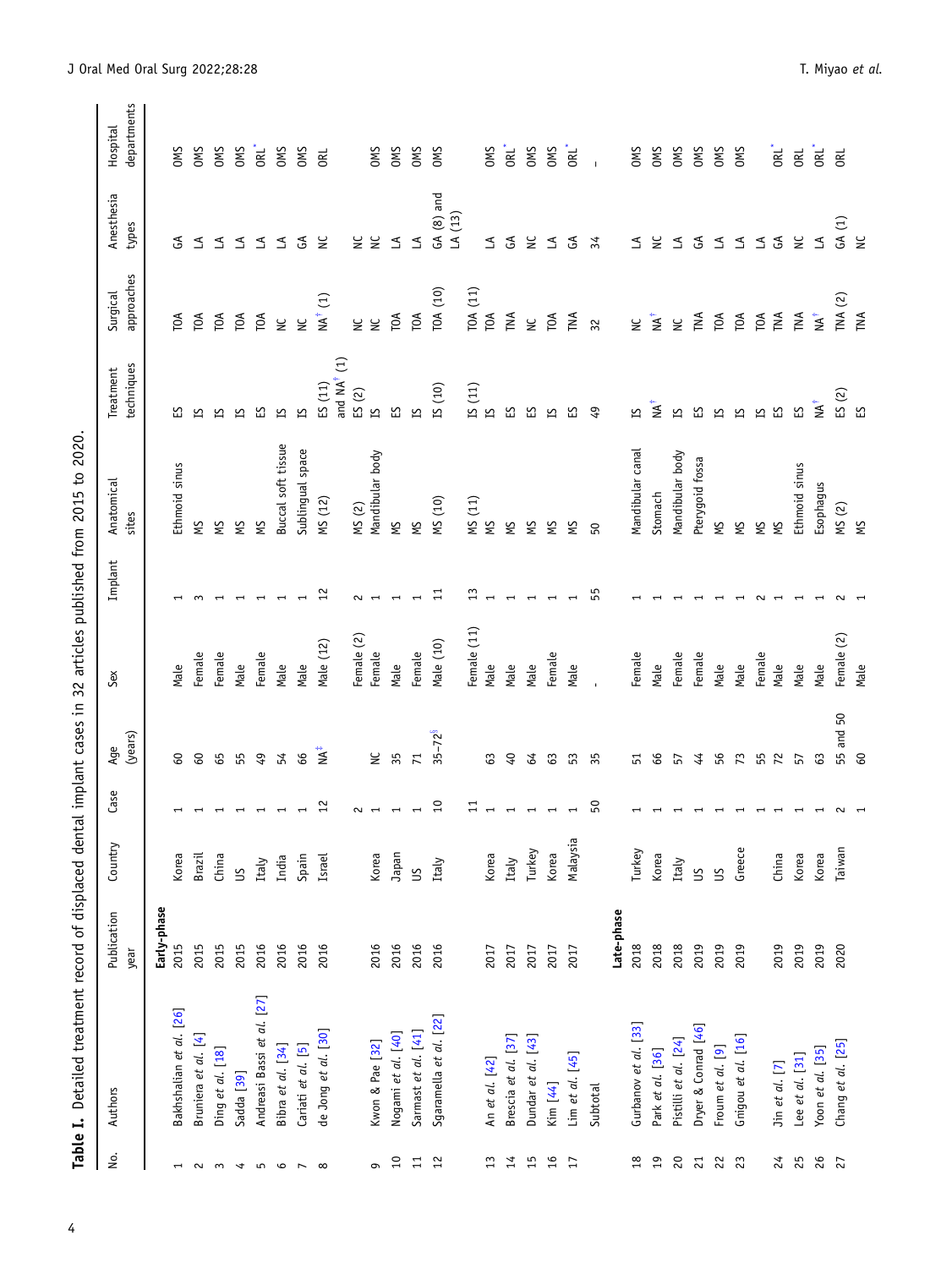<span id="page-4-0"></span>

|                 | No. Authors             | Publication Country<br>year |        | Case                     | (years)<br>Age | Sex         | Implant         | Anatomical<br>sites | techniques<br>Treatment | approaches<br>Surgical | Anesthesia Hospital<br>types | departments |
|-----------------|-------------------------|-----------------------------|--------|--------------------------|----------------|-------------|-----------------|---------------------|-------------------------|------------------------|------------------------------|-------------|
| 28              | Safadi et al. [10]      | 2020                        | Israel | 14                       | 62             | Male (14)   | 15              | MS (14)             | ES(14)                  | and NC (5)<br>TNA (19) | GA (14)                      | <b>BE</b>   |
|                 |                         |                             |        | $\overline{a}$           |                | Female (10) | $\overline{10}$ |                     | ES(10)                  |                        | GA (10)                      |             |
| 29              | Dhir et al. [19]        | 2020                        | India  | $\overline{a}$           | 32             | Male        |                 | MS (10)<br>MS       | ន                       | TOA                    | $\leq$                       | OMS<br>OMS  |
| 30              | Moleta et al. [23]      | 2020                        | Brazil | $\overline{ }$           |                | Female      |                 | ΜS                  |                         | TOA                    | $\mathfrak{S}$               |             |
|                 |                         |                             |        | $\overline{ }$           | 42             | Male        |                 | ΜS                  |                         | <b>PA</b>              | Z                            |             |
| $\overline{31}$ | Bocchialini et al. [47] | 2020                        | Brazil | $\overline{\phantom{0}}$ |                | Female      |                 | Orbit               |                         |                        | $\mathfrak{F}$               | ORL'<br>ORL |
| 32              | Cascio et al. [48]      | 2020                        | Italy  | $\overline{ }$           | 63             | Male        |                 | Ethmoid sinus       | 53                      | TNA                    | ≤                            |             |
|                 | Subtotal                |                             |        | 42                       | $\frac{8}{10}$ |             | 45              | 42                  | $\overline{6}$          | 33                     | 38                           |             |
|                 | <b>Total</b>            |                             |        | 92                       | 53             |             | $^{00}$         | 92                  | 89                      | 65                     | 72                           |             |
|                 |                         |                             |        |                          |                |             |                 |                     |                         |                        |                              |             |

Table I. (continued).

Table I. (continued).

Abbreviations: ES, endoscopic surgery; GA, general anesthesia including intravenous sedation; IS, intraoral surgery; LA, local anesthesia; MS, maxillary sinus; NA, not available; NC, not clear; OMS, oral and maxillofacial surgery; ORL, otorhinolaryngology, and including a case of collaboration between oral and maxillofacial surgeon and otorhinolaryngologist (ORL\*); TNA, transnasal approach; TOA, transoral approach; US, TheUnited States of America; (Parentheses), number of patients and cases. US, The United States of America; TNA, transnasal approach; TOA, transoral approach.\* Author's numbers. Abbreviations: ES, endoscopic surgery; GA, general anesthesia including intravenous sedation; IS, intraoral surgery; LA, local anesthesia; MS, maxillary sinus; NA, not available; NC, not<br>clear; OMS, oral and maxillofacial

Spontaneously excretion.

# Mean age of 14 patients: 54 ± 9.4 years. Mean age of 14 patients: 54 ± 9.4 years.

 $^{\rm i}$  Range 35–72 years (each age of 21 patients: 58, 50, 56, 62, 55, 45, 65, 47, 47, 59, 35, 63, 67, 59, 72, 70, 39, 59, 49, 36, and 64 years).<br>This age was excluded from the statistical data due to median age 62 years Range 35–72 years (each age of 21 patients: 58, 50, 56, 62, 55, 45, 65, 47, 47, 59, 35, 63, 67, 59, 72, 70, 39, 59, 49, 36, and 64 years). This age was excluded from the statistical data due to median age 62 years of 24 patients (range 35-88 years).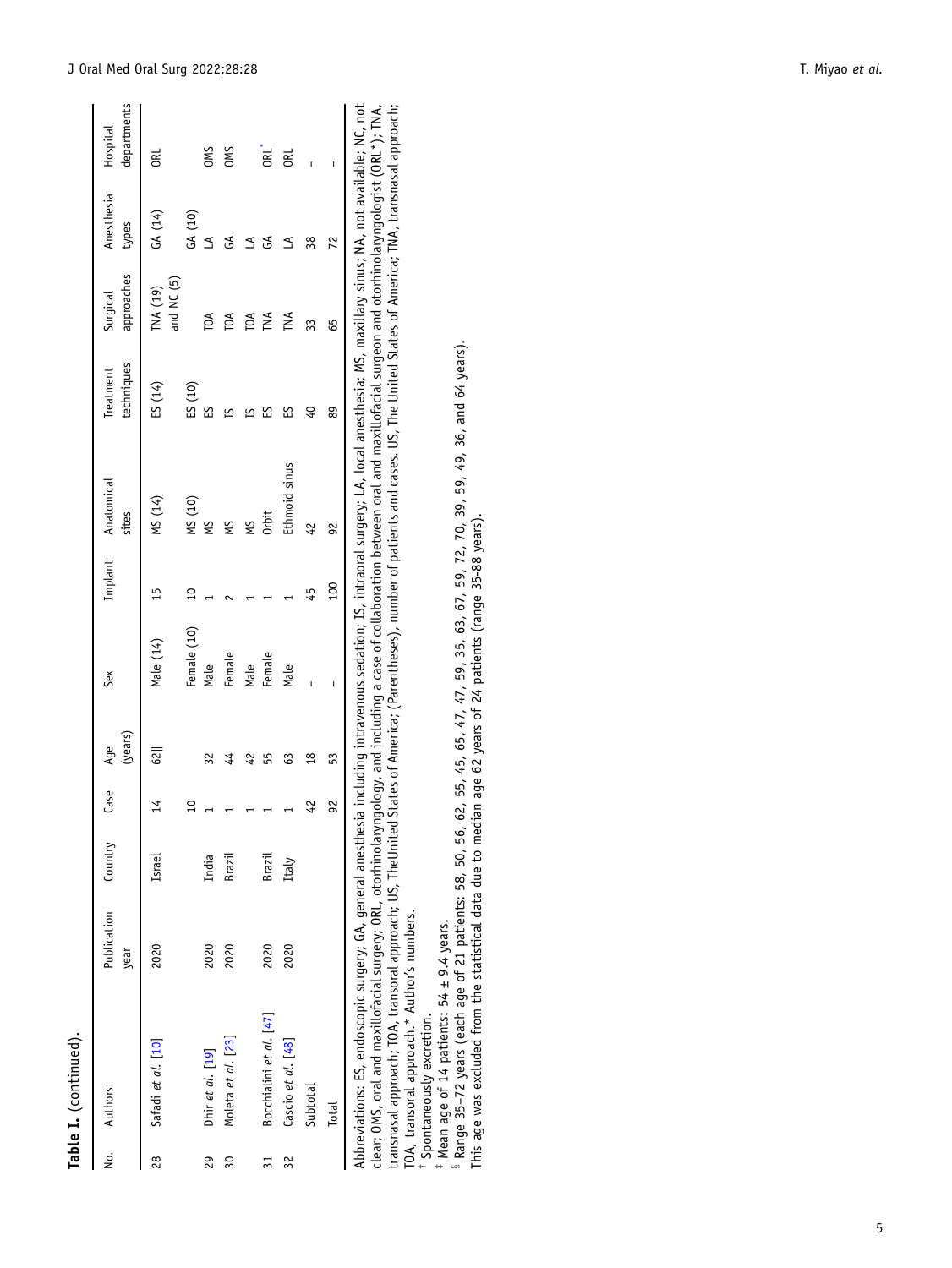<span id="page-5-0"></span>

#### **Country names**



was 3 in 2018. The Pearson's correlation coefficient for the correlation between changes according to year and number of articles was low ( $r = 0.06$ ), and no statistical significance was observed  $(P = 0.9157)$  [\(Tab. II](#page-6-0)c).

#### Number of cases

The number of DDI cases was fewer by 8 (8.6%) in the LP (42 cases [45.7%]) than in the EP (50 cases [54.3%]), but the difference in the distributions was not statistically significant  $(P = 0.4657)$  [\(Tab. II](#page-6-0)d).

#### Age and sex of patients

The mean age of male and female patients was 0.6 years lower in the LP (mean  $\pm$  standard error [SE], 55.3  $\pm$  2.5 years [95% confidence interval (CI), 50.4–60.1 years]; range, 32–73) than in the EP (mean  $\pm$  SE, 55.9  $\pm$  1.8 years [95% CI, 52.4– 59.3 years]; range, 35–71), but the difference was not statistically significant ( $P = 0.7212$ ). In sex distribution, the number of males (31/50 [62.0%] and 24/42 [57.1%]) was greater than that of females (19/50 [38.0%] and 18/42 [42.9%]) in both the EP and LP. Moreover, male-female distributions (31/19 vs. 24/18) between the EP and LP showed no statistically significant differences ( $P = 0.6739$ ) [\(Tab. II](#page-6-0)e and f).

#### Anatomical sites of the DDIs

The DDIs were mostly reported in the MSs in both the EP and LP, with 46 cases (46/50 [92.0%]) and 34 cases (34/42 [81.0%]) reported in the MSs, respectively. Evidently, fewer cases of dental implant displacement were reported in OTH (including ethmoid sinus, pterygoid fossa, orbit, the mandibular body and canal, esophagus, and other sites) as shown in [Table I](#page-3-0). Further, the difference in the distribution of cases in the MS and OTH (46/4 vs. 34/8 cases) between the EP and LP was not significant ( $P = 0.1336$ ) ([Tab. IIg](#page-6-0)).



Year

Fig. 3. Changes in the number of articles by year on displaced dental implant cases published over the last 6 years (2015–2020).

#### Treatment techniques and surgical approaches

The treatment techniques for dental implant placement and surgical approaches used for retrieval of the DDI differed significantly between the EP and LP. IS was mostly used in the EP (30 cases: 30/49 [61.2 %]), whereas ES was mostly used in the LP (33 cases: 33/40 [82.5%]). Additionally, TOA was mostly performed in the EP (30 cases: 30/32 [93.8%]), whereas TNA was mostly performed in the LP (27 cases: 27/33 [81.8%]). The differences in the distributions of cases between the EP and LP in IS and ES (30/19 vs. 7/33 cases) and in TOA and TNA (30/2 vs.  $6/27$  cases) were significant, respectively (both  $P = 0.0000$ ) ([Tab. IIh](#page-6-0) and i).

#### Anesthesia types

The DDIs were mostly retrieved under LA in the EP (22 cases: 22/34 [64.7%]) and GA in the LP (29 cases: 29/38 [76.3%]), and the difference in distributions of cases between EP and LP in LA and GA (22/12 vs. 9/29) was statistically significant  $(P = 0.0007)$  [\(Tab. IIj](#page-6-0)).

## **Discussion**

As a result of comparing 10 items regarding DDI cases between the first half of EP (2015–2017) and the second half of LP (2018–2020), significant differences were found in treatment techniques, surgical approaches, and anesthesia types.

In daily clinical practice, with the rapid increase in implantbased reconstruction, the opportunities of encountering complications (mainly infection, postoperative pain, intraoral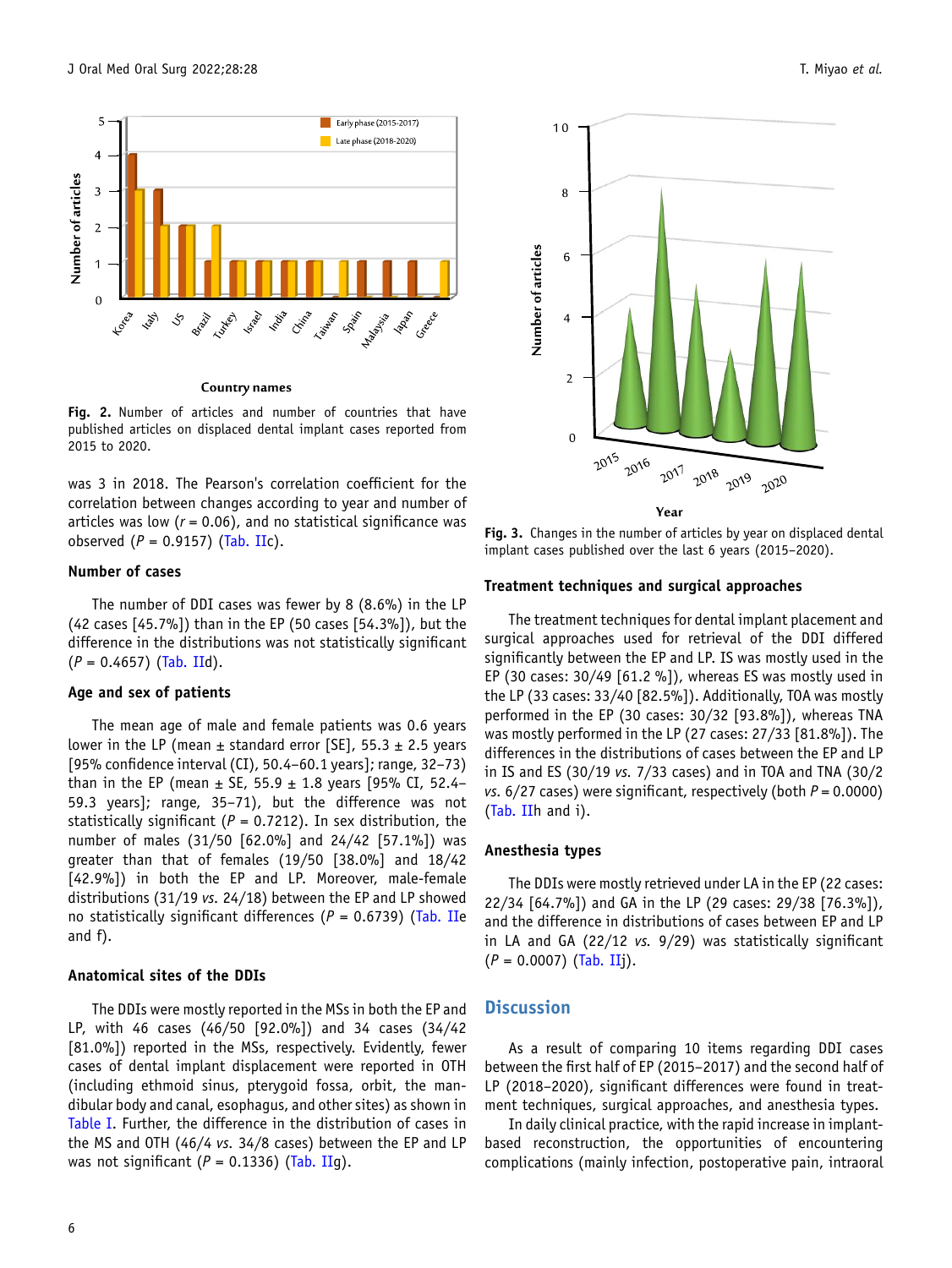<span id="page-6-0"></span>

| Table 2. Comparison of the mean age and frequency distributions between early phase (EP) and late phase (LP) regarding |  |  |  |  |  |  |  |
|------------------------------------------------------------------------------------------------------------------------|--|--|--|--|--|--|--|
| 10 items $(a-j)$ for displaced dental implant articles.                                                                |  |  |  |  |  |  |  |

|              | Research items       | Factor                   | Early-phase          | Late-phase     | Total                | P-values               |
|--------------|----------------------|--------------------------|----------------------|----------------|----------------------|------------------------|
| a            | Country <sup>*</sup> |                          | 11                   | 10             | 21                   | $1.0000^{\dagger}$     |
| b            | Article              |                          | 17                   | 15             | 32                   | $0.8601^{\dagger}$     |
| c            | Articles by year     | Correlation <sup>#</sup> | Refer Fig. 2         |                | Pearson's $r = 0.06$ | $0.9157$ <sup>§</sup>  |
| $\sf d$      | Case                 | Males and females        | 50                   | 42             | 92                   | $0.4657^{\dagger}$     |
| e            | Age                  |                          | $n = 35$             | $n = 18$       | 53                   |                        |
|              |                      | Mean $\pm$ SE            | $55.9 \pm 1.8$       | $55.3 \pm 2.5$ |                      | $0.7212$ <sup>  </sup> |
| f            | Sex                  | Male                     | 31                   | 24             | 55                   | $0.6739$ <sup>T</sup>  |
|              |                      | Female                   | 19                   | 18             | 37                   |                        |
| g            | Anatomical sites     | MS                       | 46                   | 34             | 80                   | $0.1336$ <sup>T</sup>  |
|              |                      | OTH                      | 4                    | 8              | 12                   |                        |
| h            | Treatment techniques | IS                       | 30                   | 7              | 37                   | $0.0000$ <sup>q</sup>  |
|              |                      | ES                       | 19                   | 33             | 52                   |                        |
| $\mathbf{i}$ | Surgical approaches  | T <sub>O</sub> A         | 30                   | 6              | 36                   | $0.0000$ <sup>T</sup>  |
|              |                      | TNA                      | $\mathbf{2}^{\circ}$ | 27             | 29                   |                        |
| j            | Anesthesia types     | LA                       | 22                   | 9              | 31                   | $0.0007$ <sup>T</sup>  |
|              |                      | GА                       | 12                   | 29             | 41                   |                        |

Abbreviations: ES, endoscopic surgery; IS: intraoral surgery; GA: general anesthesia; LA, local anesthesia; MS, maxillary sinus; n, number of patients; OTH, other regions; SE, standard error; TNA: transnasal approach; TOA, transoral approach.

Duplicate country names were counted as one.

Exact binomial tests.

 $*$  Pearson's correlation coefficient (r) between publication year and the number of articles

 $§$  Pearson's correlation test.

| Mann-Whitney U-test.

¶ Fisher's exact test.

A P-value of less than 0.05 was considered to be statistically significant.

hemorrhage, penetration or displacement or dislocation into the maxillary sinus, and neurosensory disturbances) have increased. Dental implant displacement can occur perioperatively, postoperatively, and several years later. In the 32 articles we investigated, 51.1% (47/92 cases) were found perioperatively and 32.6% (30/92 cases) after superstructure placement, and the results were supported by the previous reports [[9,16,](#page-8-0) [23-29](#page-9-0)].

Jeong et al. (2016) [[49\]](#page-9-0) reported 22 articles (49 implants) being published in 14 years from 2000 to 2013. In our study period of six years from 2015 to 2020, we found 32 articles and 92 cases (100 implants) in 13 countries. This number is prominently greater than that reported previously. Sgaramella et al. (2016) [\[22](#page-9-0)] encountered 21 cases in the last 20 years (1990–2010). Gnigou et al. (2019) [\[16](#page-8-0)] examined the literature reviewed by Sgaramella et al. (2016) [\[22](#page-9-0)] and found that 14 cases were reported between 2000 and 2010, which were twice as many as had been reported the previous decade (1990– 1999). However, they concluded that the accurate incidence of these cases is unknown because of asymptomatic cases and inadequate cohort studies.

No previous article has reported the number of countries where articles pertaining to DDI have been published. In our study duration of six years, the number of articles published was similar between the EP (11 countries) and LP (10 countries), and the number of presentations was 17 articles and 15 articles, respectively, with no significant increase or decrease. The maximum number of articles was published in the Republic of Korea (4 and 3 articles) and Italy (3 and 2 articles) in the EP and LP. In Brazil, the number was more in the LP (2 articles) than in the EP (1 article). However, in other countries, the number was either less or equivalent. Hence, it is necessary to perform additional studies with greater number of cases in the future.

The changes in the number of articles on DDI retrieval, by year, are not well known. The results of this study show that 3 to 8 articles were reported each year between 2015 and 2020, the Pearson's correlation coefficient ( $r = 0.06$ ) between the year and number of articles was low, and no significant association was found. In other words, dental implant practitioners must be aware of the current situation wherein complications pertaining to DDI may occur. Though the number of these cases is less, these aspects must be considered to prevent complications [[22,50](#page-9-0)].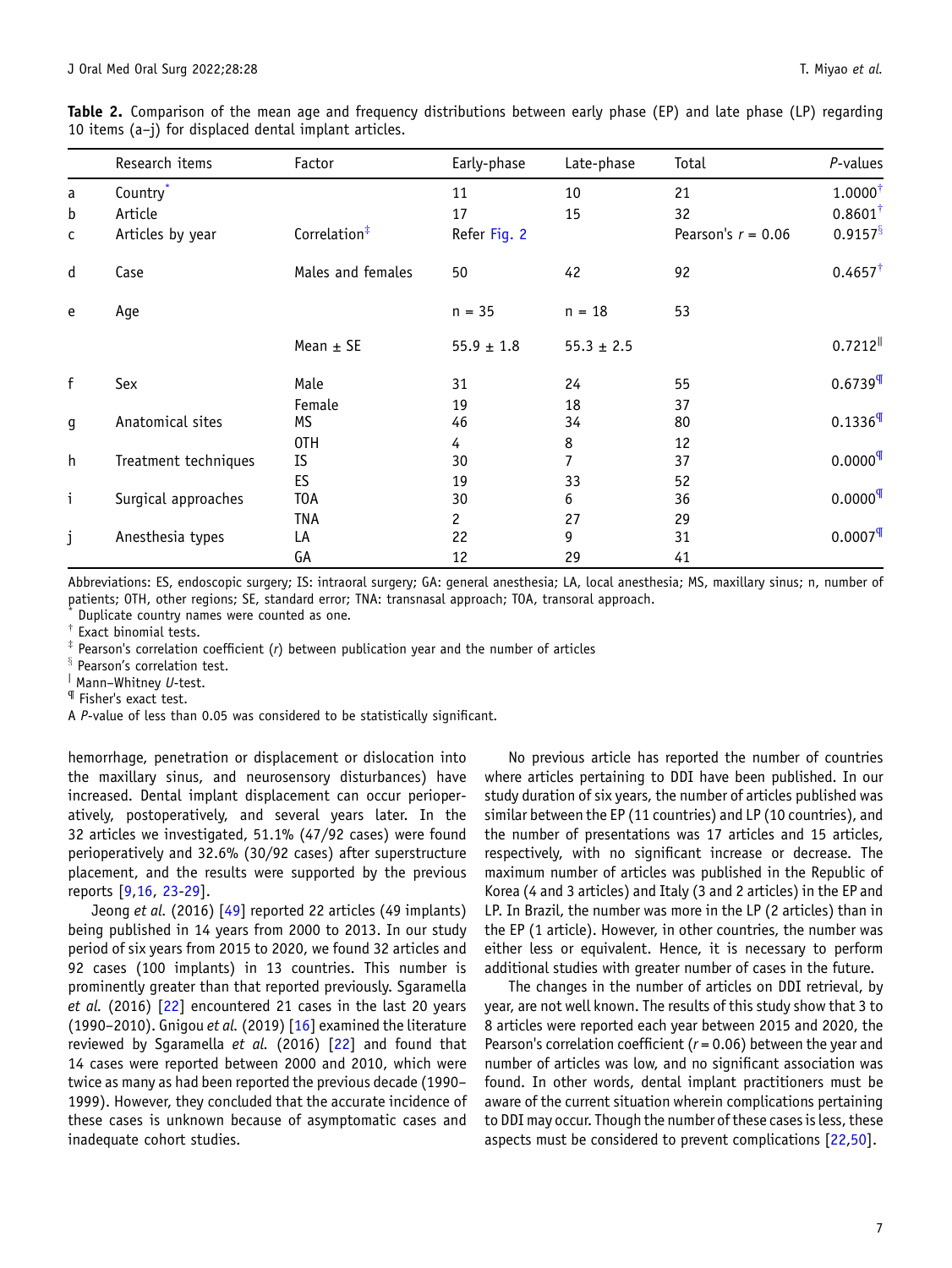Moreover, previous studies have not compared the number of DDI retrieval cases during two limited periods. In this study, the number of DDI search cases decreased by 8.6% in LP (42 cases [45.7%]) compared to EP (50 cases [54.3%]). One of the reasons for this decrease is that 3D image diagnosis using cone-beam computed tomography (CBCT) imaging is possible, which is considered to be useful for risk aversion [\[19](#page-8-0)].

Regarding the average ages of male and female patients with DDI, Chiapasco et al. (2009) [\[38](#page-9-0)] and Sgaramella et al. (2016) [\[22](#page-9-0)] reported 55 and 53.9 years, respectively, and they were close to the results of EP (55.9 years) and LP (55.3 years). It was also found that there was no significant difference between patient ages and between the results of EP and LP. Currently, the dental implant treatments have been provided not only to older patients with partially and completely edentulous jaws but also to young adults who have lost one or a few teeth. Some younger patients do have DDIs, and this decreases the mean age.

Pistilli et al. (2018) [\[24](#page-9-0)] reported that most patients were female. However, our results showed that males were more frequently affected in both the EP and LP (62.0% and 57.1%, respectively) than females, but there was no significant difference in sex distribution, a finding in contrast to their study.

Conventionally, the most frequently reported anatomical site of DDIs is MS [[50](#page-9-0)]. Similarly, in our investigation, both the EP (92.0%) and LP (81.0%) reported same numbers of DDIs in the MS, and no significant difference was observed between the two phases. The factors contributing to DDIs include poor diagnosis, inadequate treatment planning, inadequate experience in surgical procedures, and improper use of surgical instruments  $[8,26,42]$  $[8,26,42]$  $[8,26,42]$ . In addition, loss of maxillary molars increases the pneumatization of MS, leading to insufficient residual bone volume and poor bone quality [\[3](#page-8-0),[9,](#page-8-0)[52-54](#page-9-0)]. Dental implants in the posterior maxilla often show micromovement, and obtaining initial stability is difficult, which leads to a possibility that these dental implants will eventually perforate or migrate into the MS. Occlusal overload may also lead to dental implant displacements. Dental practitioners should accurately assess the sinus morphology and the anatomical structure and variations of the surrounding bone using CBCT while planning dental implant therapy in the posterior maxilla [\[37,42,49,55](#page-9-0)].

Regarding the retrieval technique of DDIs, Chang et al. (2020) [\[25](#page-9-0)] reported four surgical removal techniques. According to our study, IS was used in 61.2% patients in the EP, whereas ES was used in 82.5% patients in the LP, with the differences being statistically significant. So far, the Caldwell-Luc technique or lateral window technique [\[29](#page-9-0)] has been reported to cause greater surgical invasion and the occurrence of a postoperative cyst [\[23](#page-9-0),[27,49,56,57\]](#page-9-0). However, ES is less surgically invasive and less likely to cause postoperative cysts [[27,](#page-9-0)[58\]](#page-10-0).

Furthermore, when the DDI migrates to or near the inferior or anterior wall of the MS, the prelacrimal recess approach could be used for DDI retrieval, as it provides a panoramic view [\[27,35](#page-9-0),[59\]](#page-10-0). Therefore, the incidence of postoperative facial

numbness was lower than that with the Caldwell-Luc technique. Otorhinolaryngologists use the fenestrated approach in the MS or modified transnasal ES by creating a small hole in the inferior nasal meatus [[25,](#page-9-0)[60\]](#page-10-0). Oral and maxillofacial surgeons and otorhinolaryngologists should select safe and minimally invasive surgical procedures for the retrieval of DDIs [[7,10,](#page-8-0)[43,44,49\]](#page-9-0).

Dental implants displaced intraoperatively are removed by creating a fenestration in the sinus floor through the alveolar socket and extracting the dental implant using a Klemmer plier or nasal bayonet forceps [\[38](#page-9-0), [45](#page-9-0)] or aspirated using a suction device. We often use the cupped forceps with a long handle. If a dental implant is displaced days or months after surgery, it can be removed by TOA or TNA according to the patient symptoms [[38,45,](#page-9-0)[61\]](#page-10-0).

According to our analytical findings, TOA (93.8%) was mostly used in the EP, whereas TNA (81.8%) was used in the LP, which shows that the treatment technique had changed significantly. Since 2018 (LP), most patients have been referred to the department of otorhinolaryngology at university and specialty hospitals and have undergone surgical removal of DDI (32/42 cases; 76.2%; [Tab. 1](#page-3-0)) [[25,29\]](#page-9-0). Close cooperation between oral and maxillofacial surgeons and otorhinolaryngologists is essential for early and proper patient treatment and to prevent complications [\[19](#page-8-0)[,23,25,26,38](#page-9-0)].

Conventionally, LA has been frequently used for the removal of DDIs. We found that LA (64.7%) was mostly used in the EP, and GA (76.3%) was mostly used in the LP. This could be because of the priority given to the safety of the patient during removal surgery, control of patient movement during the surgery, prevention of ectopic migration during inspiration, and the ability to quickly treat discomfort and complications associated with the dental implant placement surgery [[22,](#page-9-0) [26,35,36,45,](#page-9-0)[62\]](#page-10-0).

To summarize our findings, over the past 6 years, 32 articles and 92 cases of DDIs have been reported in 13 countries worldwide; and 92 cases or DDIS nave been reported in 15 countries wortdwide;<br>of these cases, dislocations or migrations in the MS were<br>predominant. The treatment techniques, surgical approaches, and<br>anesthesia types had changed sig predominant. The treatment techniques, surgical approaches, and (LP) and 2015–2017 (EP). DDIs are now removed by transnasal approaches under GA in the department of otorhinolaryngology at medical universities and specialty hospitals.

Therefore, to avoid complications, dental practitioners should precisely evaluate the three-dimensional anatomical structure and its variations on CBCT imaging and perform threedimensional simulations before performing the actual dental implant surgery, and also immediately refer to an experienced specialist if any unanticipated problems occur.

## Conclusion

Comparing 2015–2017 (EP) and 2018–2020 (LP), no significant differences were found in the patient's seven background factors (items a–g) regarding DDIs. However, most surgical retrievals in the LP were mostly performed in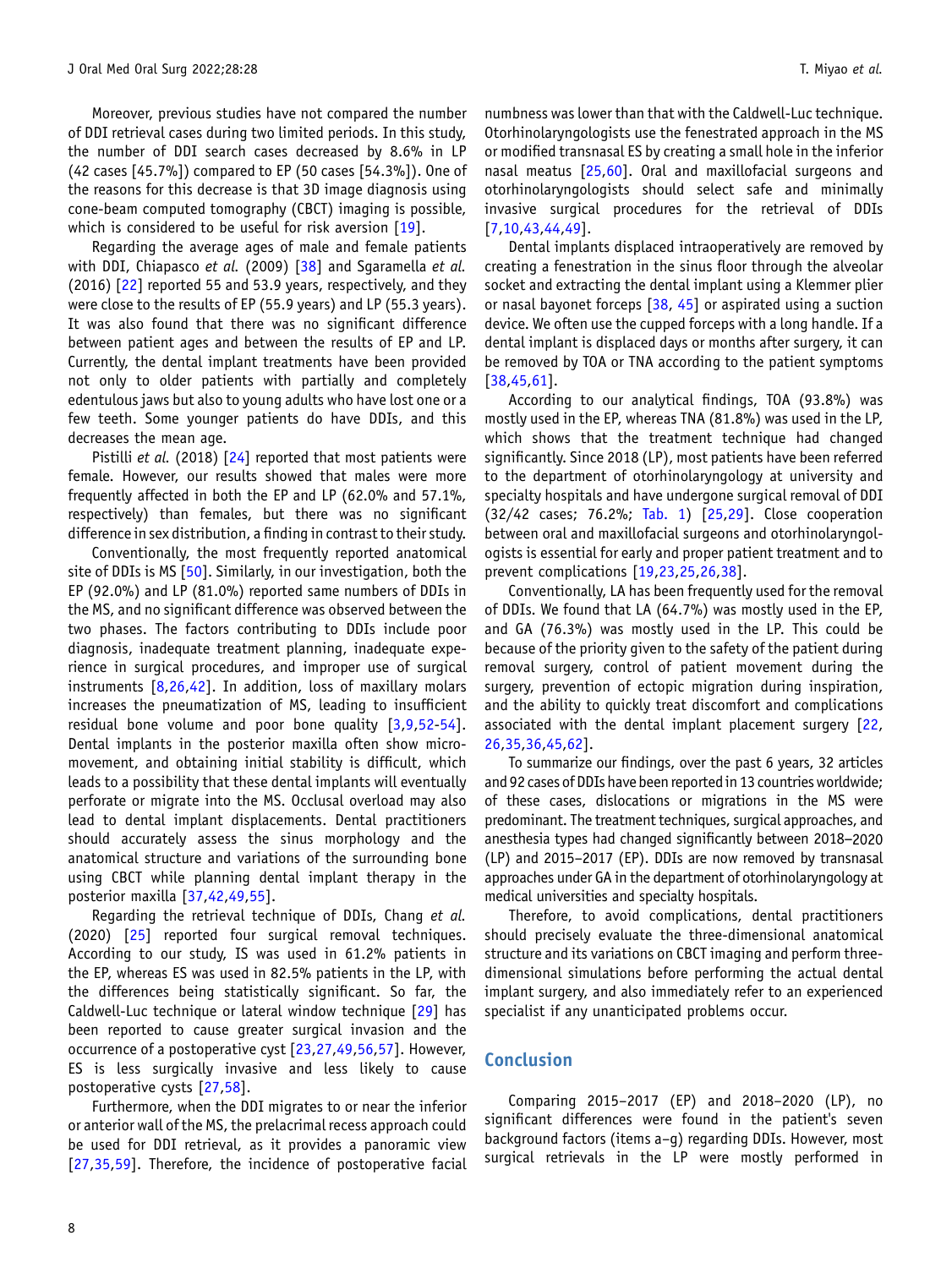<span id="page-8-0"></span>otorhinolaryngology departments using a transnasal endoscopic approach under GA compared to those in EP (items h–j) since 2018. Therefore, dental practitioners should discuss with their patients that if there is a risk prior to dental implant surgery, they may be referred to an experienced specialist. Results of this analysis need to be validated by using many search engines and comparing them with well-designed studies on this subject with a larger number of cases.

## Authors' contributions

T. Miyao: Concept / design, data collection, data analysis / interpretation, drafting article, and approval of article. S. Osato: Concept / design, data collection, statistics, data analysis / interpretation, critical revision of article, responsible for the data analyses, and approval of article. I. Miyao: Data collection, drafting article, and approval of article. Y. Nakajima: Data collection, drafting article, and approval of article. M. Shirakawa: Data analysis / interpretation, critical revision of article, and approval of article.

## Conflict of interest

The authors declare that they have no conflicts of interest in relation to this article.

## Informed Consent

The authors declare that informed consent not required.

## Ethical committee approval

The authors declare that Ethical approval not required.

## Source of funding

This research did not receive any specific funding.

Acknowledgements. We would like to thank Ms. Kyoko Fujii, for her cooperation with the submission of the article. We also thank the late Dr. Iwao Kuroyama who passed away on October 31, 2020 (WCOI Secretary-General) and Dr. Shogo Shioji (WCOI Board Director) for their advices regarding the research design.

## References

- 1. Bugone É., Vicenzi C.B., Cardoso M.Z., Berra L., de Carli J.P., Franco A., et al. The impact of oral rehabilitation with implants in nutrition and quality of life: a questionnaire-based survey on selfperception. J Clin Exp Dent 2019;11:e470–e475.
- 2. Wang Y., Fan Y., Lin Z., Song Z., Shu R., Xie Y. Survival rate and potential risk indicators of implant loss in non-smokers and systemically healthy periodontitis patients: an up to 9-year retrospective study. J Periodontal Res 2021;56:547–557.
- 3. Elani H.W., Starr J.R., Da Silva J.D., Gallucci G.O. Trends in dental implant use in the U.S., 1999-2016, and projections to 2026. J Dent Res 2018;97:1424–1430.
- 4. Bruniera J.F., Silva-Sousa Y.T., Faria P.E. A typical case of three dental implants displaced into the maxillary sinus. Case Rep Dent 2015;2015:896423.
- 5. Cariati P., Fernández-Solís J., Marín-Fernández A.B., Valencia-Laseca A., Monsalve-Iglesias F. Accidental displacement of a dental implant into the sublingual space: a case report. J Clin Exp Dent 2016;8:e459–e461.
- 6. Buser D., Chappuis V., Belser U.C., Chen S. Implant placement post extraction in esthetic single tooth sites: when immediate, when early, when late? Periodontol 2000 2017;73:84–102.
- 7. Jin T., Wang Y., Li S., Cai Q., Huang Z. Removal of the dental implant displaced into the maxillary sinus through the inferior nasal meatus via transnasal endoscopy. J Craniofac Surg 2019;30:1178–1179.
- 8. Romanos G.E., Bastardi D.J., Moore R., Kakar A., Herin Y., Delgado-Ruiz R.A. In vitro effect of drilling speed on the primary stability of narrow diameter implants with varying thread designs placed in different qualities of simulated bone. Materials (Basel) 2019;12:1350.
- 9. Froum S.J., Elghannam M., Lee D., Cho S.C. Removal of a dental implant displaced into the maxillary sinus after final restoration. Compend Contin Educ Dent 2019;40:530–535.
- 10. Safadi A., Ungar O.J., Ozi, I., Koren, I., Abergel, A., Kleinman, S. Endoscopic sinus surgery for dental implant displacement into the maxillary sinus: a retrospective clinical study. Int J Oral Maxillofac Sur 2020:49;996–999.
- 11. Matarese G., Ramaglia L., Fiorillo L., Cervino G., Lauritano F., Isola G. Implantology and periodontal disease: the panacea to problem solving? Open Dent J. 2017;11:460–465.
- 12. Gibson R.L., Barclay C.W. Dental implantology education: a survey of opinion and experience of 106 general dental practitioners. Br Dent J 2006;201:367–370.
- 13. Eswaran, M.A., Rai R., Husain S., Saravanan R., Kesavan R. Knowledge, Awareness and practice of implant placement among general dental practitioners and implant specialists. WJPLA 2019;5:159–163.
- 14. Mudalal M., Sun X.L., Li X., Fang J., Qi M.L., Wang J., Du L.Y., Zhou Y.M. Minimally invasive endoscopic maxillary sinus lifting and immediate implant placement: a case report. World J Clin Cases 2019;7:1234–1241.
- 15. Al-Dajani M. Recent trends in sinus lift surgery and their clinical implications. Clin Implant Dent Relat Res 2016;18:204–212.
- 16. Gnigou M., Goutzanis L., Sarivalasis S., Petsinis V. Retrieval of displaced implants inside the maxillary sinus: two case reports and a short review. Int J Implant Dent 2019;5:24:1–8.
- 17. Bhalla N., Dym H. Update on maxillary sinus augmentation. Dent Clin North Am 2021;65:197–210.
- 18. Ding X., Wang Q., Guo X., Yu Y. Displacement of a dental implant into the maxillary sinus after internal sinus floor elevation: report of a case and review of literature. Int J Clin Exp Med 2015;8:4826– 4836.
- 19. Dhir V., Saini S., Rao S., Padha K. Successful retrieval of dental implant from maxillary sinus by interdisciplinary approach in a high altitude as a complication during prosthetic phase: a rare case report. J Dent Def Sect 2020;14:92–95.
- 20. Nielsen H.B., Starch-Jensen T. Lateral ridge augmentation in the posterior part of the mandible with an autogenous bone block graft harvested from the ascending mandibular ramus. A 10-year retrospective study. J Stomatol Oral Maxillofac Surg 2021;122:141–146.
- 21. Lambert P.M., Morris H.F., Ochi S. Positive effect of surgical experience with implants on second-stage implant survival. J Oral Maxillofac Surg 1997;55(12 Suppl 5):12–18.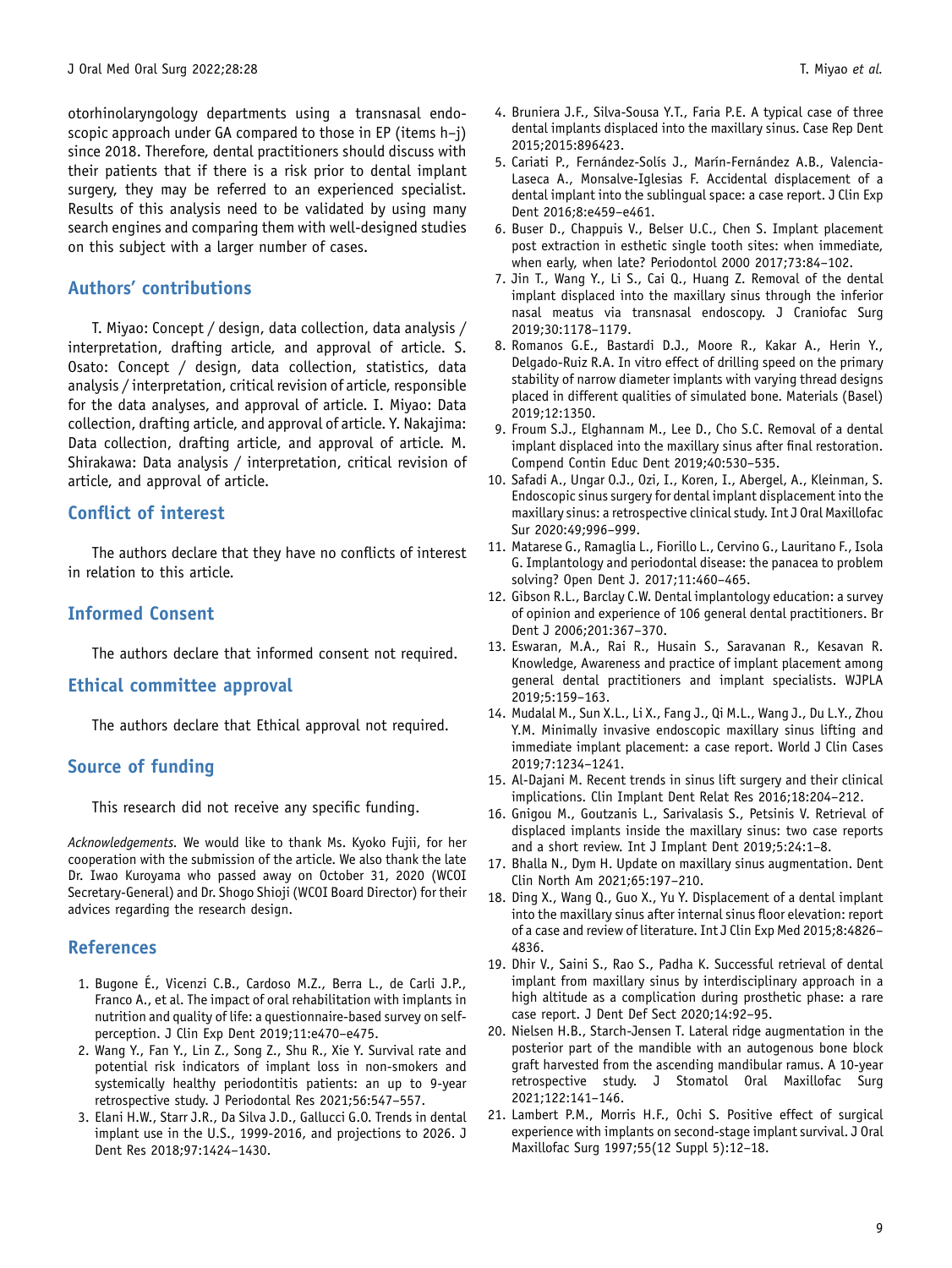- <span id="page-9-0"></span>22. Sgaramella N., Tartaro G., D'Amato S., Santagata M., Colella G. Displacement of dental implants into the maxillary sinus: a retrospective study of twenty-one patients. Clin Implant Dent Relat Res 2016;18:62–72.
- 23. Moleta A., Brasil L.M., de Oliveira E.R., Weiss S.G., Gontarz D., de Sant'ana, R.D., et al. Conservative technique for the removal of implants displaced into maxillary sinus. RSBO 2020;17: 69–75.
- 24. Pistilli V., Checchi V., De Paolis F., Pistilli R., Barausse C. Displacement of a dental implant in the mandible body: an unusual case report. Eur J Oral Implantol 2018;11:235–240.
- 25. Chang P.H., Chen Y.W., Huang C.C., Fu C.H., Huang C.C., Lee T.J. Removal of displaced dental implants in the maxillary sinus using endoscopic approaches. Ear, Nose & Throat Journal 2020;1–4.
- 26. Bakhshalian N., Sim Y.C., Nowzari H., Cha H.S., Ahn K.M. Accidental migration of a dental implant into the ethmoid sinus following a transalveolar sinus elevation procedure. Clin Implant Dent Relat Res 2015;17:360–364.
- 27. Andreasi Bassi M., Andrisani C., Lico S., Ormanier Z., Arcuri C. Endoscopic retrieval of a dental Implant into the maxillary sinus: a case report. Oral Implantol (Rome) 2016;9:69–75.
- 28. Guler N., Delilbasi C. Ectopic dental implants in the maxillary sinus. Quintessence Int 2007;38:e238–e239.
- 29. Laureti M., Ferrigno N., Rosella D., Papi P., Mencio F., De Angelis F., et al. Unusual case of osseointegrated dental implant migration into maxillary sinus removed 12 years after insertion. Case Rep Dent 2017;2017:9634672.
- 30. de Jong M.A., Rushinek H., Eliashar R. Removal of dental implants displaced into the maxillary sinus: a case series. Eur J Oral Implantol 2016;9:427–433.
- 31. Lee T.Y., Zaid W.S. Broken dental needle retrieval using a surgical navigation system: a case report and literature review. Oral Surg Oral Med Oral Pathol Oral Radiol 2015;119:e55–59.
- 32. Kwon Y.D., Pae A. Piezoelectric trapezoidal osteotomy for the retrieval of a displaced dental implant in the osteoporotic mandibular body. Implant Dent 2016;25:703–706.
- 33. Gurbanov V., Torul D., Kazan D. Retrieval of an unusually displaced implant with healing cap into the mandibular canal. J Oral Implantol 2018;44:341–343.
- 34. Bibra A., Mahajan S., Dhawan R. Retrieval of dental implant displaced into buccal space: a rare case report. Int J Oral Implantol Clin Res 2016;7:17–19.
- 35. Yoon S.H., Jung S., Kang T., Yang H.C. Accidental swallowing of dental implant: Complication of transnasal endoscopic removal from maxillary sinus. J Oral Implantol 2019;45:219–222.
- 36. Park J.H., Kim H.Y., Kim S.J. From the maxillary sinus to the stomach: A rare case report of a displaced fragment of dental implant. Eur J Oral Implantol 2018;11:469–473.
- 37. Brescia G., Saia G., Apolloni F., Marioni G. A novel nasal endoscopic approach for removing displaced dental implants from the maxillary sinus. Am J Otolaryngol 2017;38:92–95.
- 38. Chiapasco M., Felisati G., Maccari A., Borloni R., Gatti F., Di Leo F. The management of complications following displacement of oral implants in the paranasal sinuses: a multicenter clinical report and proposed treatment protocols. Int J Oral Maxillofac Surg 2009;38:1273–1278.
- 39. Sadda R. Crestal approach for removing a migrated dental implant from the maxillary sinus: a case report. Gen Dent 2015;63:78–79.
- 40. Nogami S., Yamauchi K., Tanuma Y., Odashima K., Matsui A., Tanaka K., et al. Removal of dentalimplant displacedinto maxillary sinus by combination of endoscopically assisted and bone repositioning techniques: a case report. J Med Case Rep 2016;10:1.
- 41. Sarmast N.D., Wang H.H., Ma R., Carrion J.A., Iacono V.J. Retrieval of displaced implant attributable to an ill-fitting denture from the maxillary sinus six months after transcrestal sinus floor augmentation and implant placement. Clin Adv Periodontics 2016;6:175–181.
- 42. An J.H., Park S.H., Han J.J., Jung S., Kook M.S., Park H.J., et al. Treatment of dental implant displacement into the maxillary sinus. Maxillofac Plast Reconstr Surg 2017;39:35.
- 43. Dundar S., Karlidag T., Keles E. Endoscopic removal of a dental implant from maxillary sinus. J Craniofac Surg 2017;28:1003– 1004.
- 44. Kim S.M. The removal of an implant beneath the optic canal by modified endoscopic-assisted sinus surgery. Eur Arch Otorhinolaryngol 2017;274:1167–71.
- 45. Lim D., Parumo R., Chai M.B., Shanmuganathan J. Transnasal endoscopy removal of dislodged dental implant: a case report. J Oral Implantol 2017;43:228–231.
- 46. Dryer R.R., Conrad H.J. Displacement of a dental implant into the pterygoid fossa: a clinical report. J Prosthodont 2019;28:1044– 1046.
- 47. Bocchialini G., Negrini S., Bolzoni Villaret A., Pianta L. Intraconal orbital displacement of a dental implant treated with an endoscopically-assisted approach. Br J Oral Maxillofac Surg 2020;58:469–471.
- 48. Cascio F., Basile G.A., Debes Felippu A.W., Debes Felippu A.W., Trimarchi F., Militi D., et al. A dental implant dislocated in the ethmoidal sinus: a case report. Heliyon 2020;6:e03977.
- 49. Jeong K.I., Kim S.G., Oh J.S., You J.S. Implants displaced into the maxillary sinus: a systematic review. Implant Dent 2016;25:547– 551.
- 50. Yamashita Y., Iwai T., Hirota M., Omura S., Aoki N., Tohnai I. Removal of migrated dental implants from maxillary sinus 4 years 10 months after implant placement. Oral Maxillofac Surg 2015;19:315–319.
- 51. Wojtera B., Wozna A., Komisarek, O. The management of foreign body displacement into the maxillary sinus as a complication of maxillofacial interventions: systematic review. Indian J Otolaryngol Head Neck Surg 2020[r1].
- 52. Cavalcanti M.C., Guirado T.E., Sapata V.M., Costa C., Pannuti C.M., Jung R.E., et al. Maxillary sinus floor pneumatization and alveolar ridge resorption after tooth loss: a cross-sectional study. Braz Oral Res 2018;32:e64.
- 53. Alqahtani S., Alsheraimi A., Alshareef A., Alsaban R., Alqahtani A., Almgran M., et al. Maxillary sinus pneumatization following extractions in Riyadh, Saudi Arabia: a cross-sectional study. Cureus 2020;12:e6611.
- 54. Hamdoon Z., Mahmood N., Talaat W., Sattar A.A., Naeim K., Qais A., et al. Evaluation of different surgical approaches to remove dental implants from the maxillary sinus. Sci Rep 2021;11:4440.
- 55. Nunes L.S., Bornstein M.M., Sendi P., Buser D. Anatomical characteristics and dimensions of edentulous sites in the posterior maxillae of patients referred for implant therapy. Int J Periodontics Restorative Dent 2013;33:337–345.
- 56. Ramotar H., Jaberoo M.C., Koo Ng N.K., Pulido M.A., Saleh H.A. Image-guided, endoscopic removal of migrated titanium dental implants from maxillary sinus: two cases. J Laryngol Otol 2010;124:433–436.
- 57. Niederquell B.M., Brennan P.A., Dau M., Moergel M., Frerich B., Kämmerer P.W. Bilateral postoperative cyst after maxillary sinus surgery: report of a case and systematic review of the literature. Case Rep Dent 2016;2016:6263248.